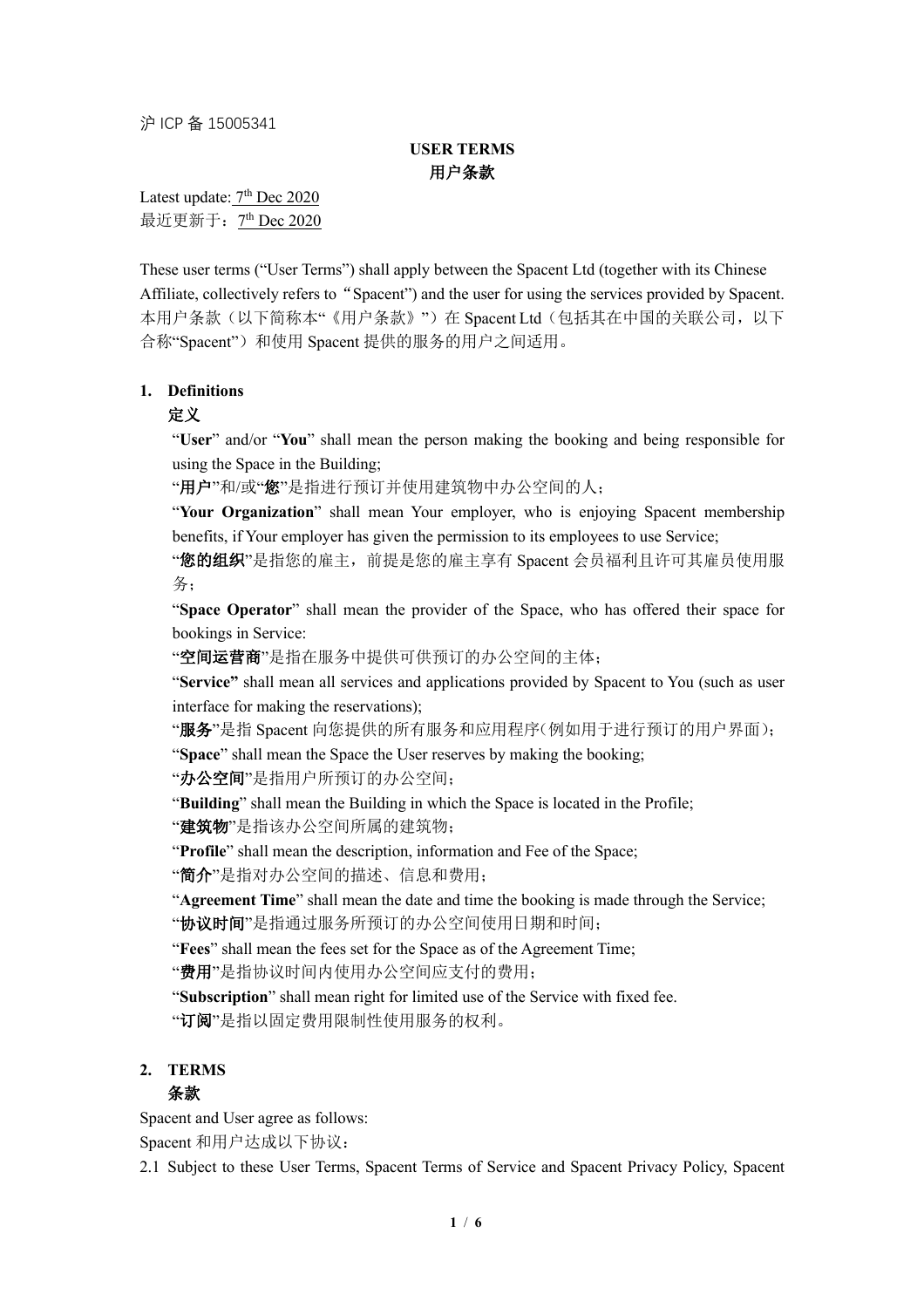grants User a nontransferable right to make bookings.

在用户遵守《用户条款》、《Spacent 服务条款》和《Spacent 隐私政策》的前提下,Spacent 授予用户不可转让的预订权。

2.2 User agrees to accept the terms, conditions, and policies relating to the use of the Space, including Spacent Terms of Service, building security procedures, maximum occupancy limitations, specific law requirements and other terms or procedures provided in these User Terms or Profile.

用户同意接受与办公空间使用相关的条款、条件和政策,包括《Spacent 服务条款》、建 筑物安保政策、最大占用限制、特定法律要求以及本《用户条款》或简介中提供的其他 条款或程序。

- 2.3 The User or Your Organization agrees to pay the Fees and taxes to Spacent agreed in separate service agreement or the fees specified in the Subscription registration and/or in the Profile. 用户或您的组织同意向 Spacent 支付单独的服务协议中约定的费用和税款, 或者支付会 员注册和/或简介中规定的费用。
- **2.4 These User Terms may be revised and amended by Spacent without the prior consent of, or notice to, the User or Your Organization.** 在未经用户或您的组织事先同意或事先通知的情况下,**Spacent** 有权对本《用户条款》

进行修改和修订。

- **3. Special terms relating to bookings of Space provided by Your Organization** 您的组织提供的与预订办公空间有关的重要条款
- 3.1 Space Use and Access

办公空间的使用和进入

You agree to comply with instructions, rules and regulations for using the Spaces. You agree to abide by and cause Your agents, guests, invitees, contractors and subcontractors to abide these User Terms and any applicable rules and guidance provided by Spacent.

您同意遵守有关使用办公空间的说明、规则和规定。您同意遵守并督促您的代理商、来 宾、受邀者、承包商和分包商遵守本《用户条款》以及 Spacent 提供的任何适用规则和 指南。

- 3.1.1 You may not use the Space to carry out any illegal activities or use the Space (a) in violation of law, or any other reasonable regulations, or (b) for any immoral, unlawful, or objectionable purposes. Furthermore, You shall not use or permit the usage of any illegal drug or substance and shall not make or permit any unreasonable or unnecessary noises or odors in or upon the Space or the Building. You shall not leave any waste to the Space or commit any nuisance (public or private) or other act or thing of any kind or nature whatsoever that may cause unreasonable annoyance of any other occupants in the Building. 您不得利用该办公空间进行任何违法活动或(a)违反法律或其他任何合理的规定的 行为, 或(b)出于任何不道德、非法或反动的目的使用该办公空间。此外, 您不得 在办公空间或建筑物内使用或允许他人使用任何非法药物或物质,也不得产生或允 许他人产生任何不合理或不必要的噪音或气味。您不得将任何废弃物遗留在办公空 间内或实施任何妨害(公共或私人),或任何其他类型或性质的会引起建筑物中其他 使用者合理投诉的行为。
- 3.1.2 You agree not to exceed the Maximum Occupancy of the Space and to commit to Your Organization's health commitments before booking the Space.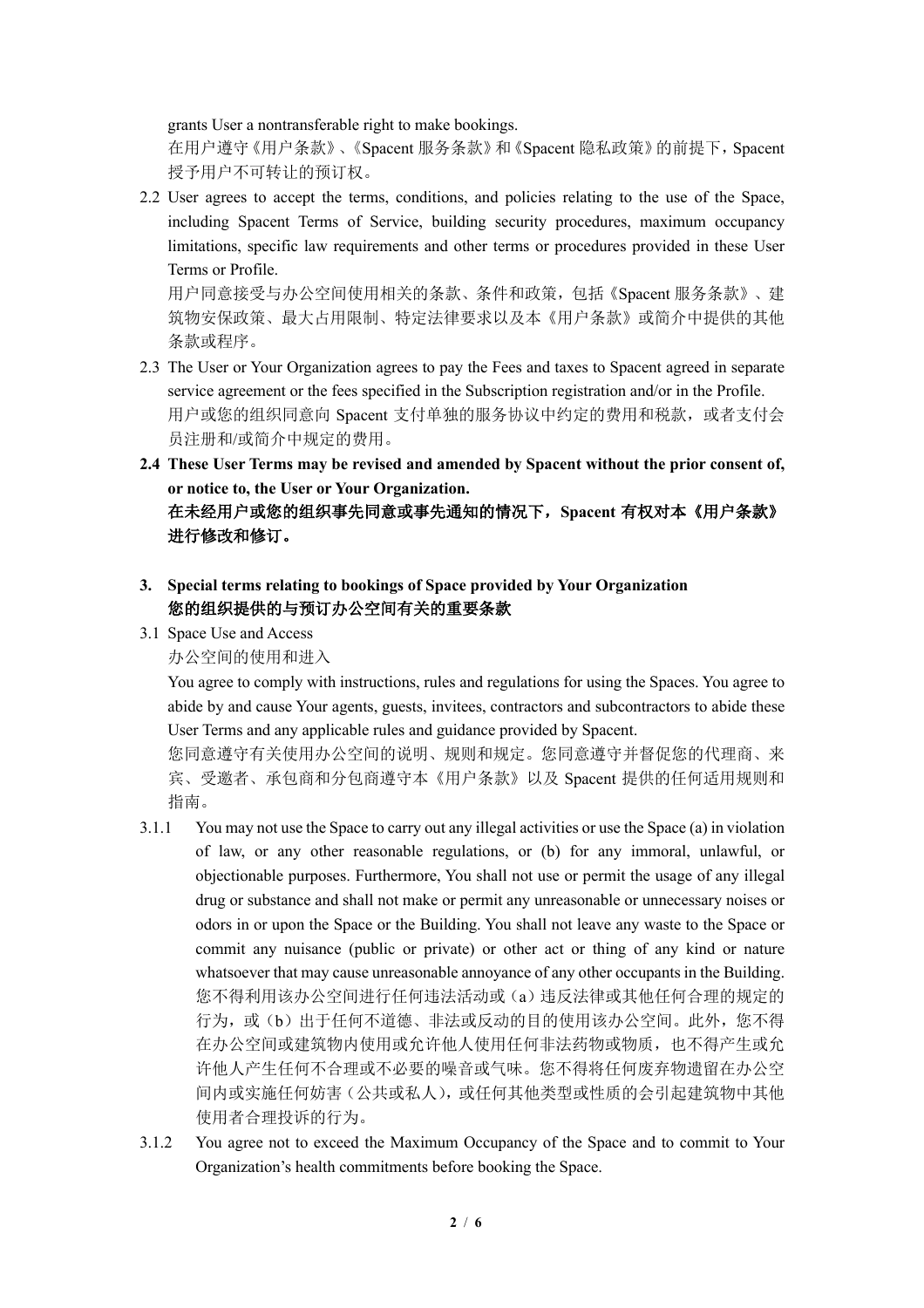您同意在使用办公空间时不超过该办公空间的最大占用限制,并且承诺遵守您的组 织在预订办公空间之前做所的承诺。

## **4. Special terms relating to booking of Space provided by Space Operator** 空间运营商提供的与预订办公空间有关的重要条款

- 4.1 Possession and Delivery
	- 拥有和交付

The Space is accepted by the User in its "as-is" "where-is" condition and configuration. **If, for any reason, the Space is not available and the Space Operator is incapable of offering a space with similar size or bigger as a replacement, You shall have the right to cancel the booking with no penalty and be entitled to a full refund of amounts paid as Your Organization's sole remedy.**

用户接受办公空间在"按现状"且"在原处"的条件和配置下进行交付。如果由于任何原因 导致用户无法使用办公空间,且空间运营商无法提供类似或更大的办公空间作为替代, 则用户有权无责取消预订,您为预订此办公空间已单独支付的费用(若有)会全额退款 给您的组织,这也是您的组织可取得的唯一救济。

4.2 Space Use and Access

办公空间的使用与访问

4.2.1 You may not use the Space to carry out any illegal activities or use the Space (a) in violation of law, or any other reasonable regulations, or (b) for any immoral, unlawful, or objectionable purposes. Further, You shall not use or permit the usage of any illegal drug or substance and shall not make or permit any unreasonable or unnecessary noises or odours in or upon the Space or the Building. You shall not leave any waste to the Space or commit any nuisance (public or private) or other act or thing of any kind or nature whatsoever that may cause unreasonable annoyance of any other occupants in the Building.

您不得利用该办公空间进行任何违法活动或(a)违反法律或其他任何合理的规定的 行为, 或(b)出于任何不道德、非法或反动的目的使用该办公空间。此外, 您不得 在办公空间或建筑物内使用或允许他人使用任何非法药物或物质,也不得产生或允 许他人产生任何不合理或不必要的噪音或气味。您不得将任何废弃物遗留在办公空 间内或实施任何妨害(公共或私人),或任何其他类型或性质的会引起建筑物中其他 使用者合理投诉的行为。

4.2.2 You agree not to exceed the Maximum Occupancy of the Space. You shall not make alterations, additions or improvements to the Space, including the installation of lighting or any phone or data lines. You shall not generate, store, install, dispose of or otherwise handle any hazardous materials in the Space, or in or around the Building, in any manner contrary to any applicable law. You shall be liable for the costs of any removal, clean-up and/or remediation of any hazardous materials released by You or Your invitees.

您同意不超过最大占用限制使用办公空间。您不得对办公空间的装修进行改变、添 附或改进,包括安装照明设备或任何电话或数据线。您不得以任何违反适用法律的 任何方式来产生、存储、安装、处置或以其他方式处理办公空间或建筑物内及周围 的有害物质。对于您或您的访客产生的任何有害物质进行清除、清理和/或补救产生 的所有费用,应由您承担。

**4.2.3 You agree that Spacent has a right to relocate You to another Space in the same Building of equal or larger size and similar configuration for the remainder of Your**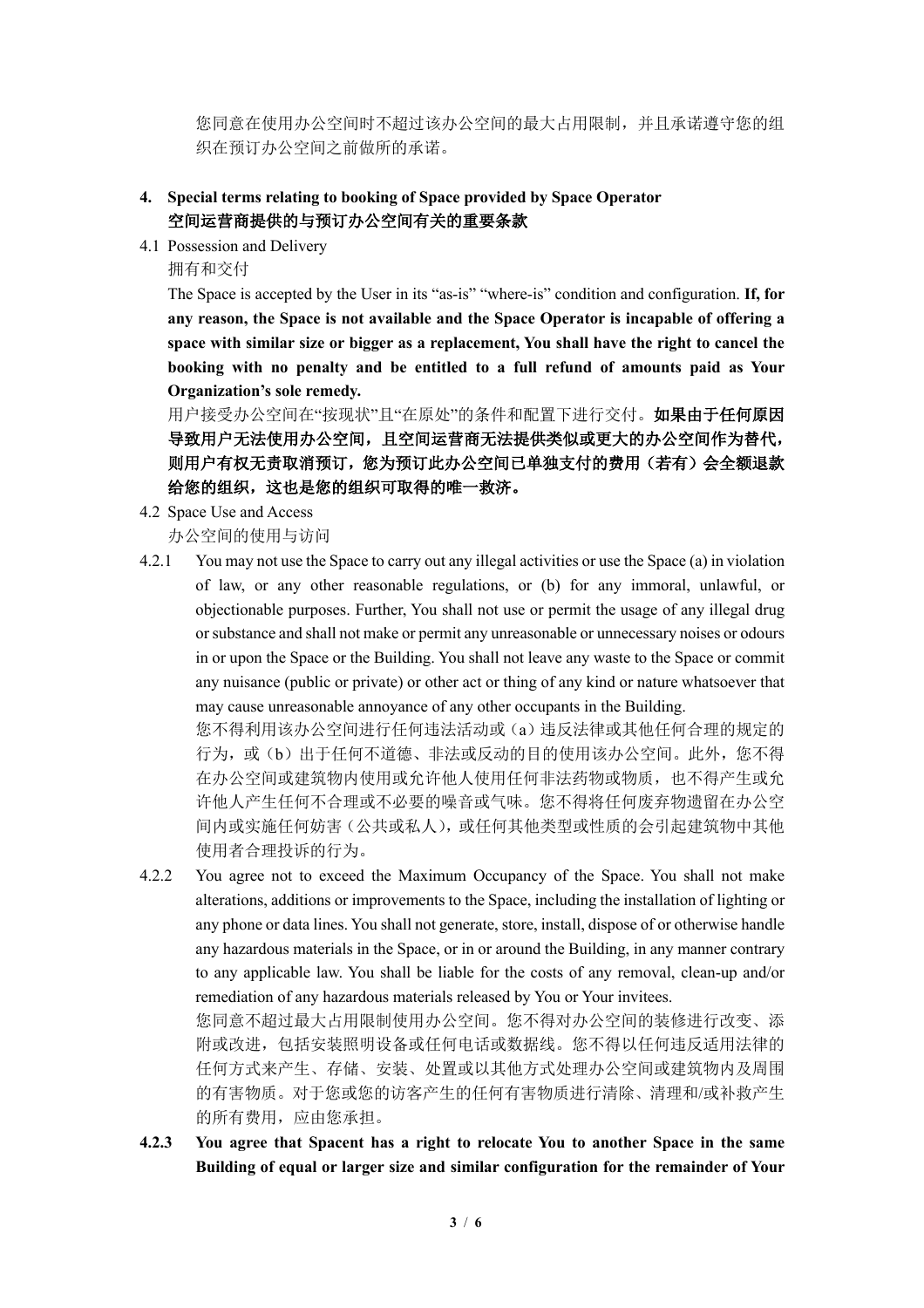**reservation, provided that the Fees for such new space are no greater than the Fees for Your current Space.**

您同意 **Spacent** 有权将您预订的办公空间调整为同一建筑物中具有相同或更大尺寸 和类似配置的另一个办公空间,但前提是预订该新办公空间的费用不超过您预订当 前办公空间的费用。

4.2.4 **The Space Operator or its authorized representatives may enter the Space at any time.**  Unless there is an emergency, the Space Operator will inform You in advance when the Space Operator needs access to the Space to carry out testing, repair or work other than routine inspection, cleaning and maintenance. You shall not put up any signs on the doors to the Space or Building or anywhere else, which are visible from outside the Space You are using, or the Building.

空间运营商或其授权的代表可以随时进入办公空间。除紧急情况外,空间运营商需 进入办公空间进行测试、维修或除常规检查、清洁和维护以外的工作时,将提前通 知您。您不得在办公空间、建筑物或其他任何地方的门上张贴任何从办公空间或建 筑物外部可见的标识。

**4.2.5 The Space Operator is not responsible for Your personal property left in the Space after Term.**

#### 空间运营商对期限届满后您遗留在办公空间中的个人财产不承担任何责任。

4.3 Common Areas

公共区域

If available at the Building, You may also have access to and non-exclusive use of any portions of the Building designated for common use of tenants and others ("Common Areas"). **The Common Areas may be changed, relocated, altered, eliminated or otherwise modified at any time during the booking without the consent of, or notice to, User.**

若建筑物中存在指定用于租户和其他人的公共区域(以下简称"公共区域"),您可以进出 该等公共区域且非排他地使用其任何部分。无需征得用户同意或通知用户,公共区域在 用户预订期间的任何时间内都可被改变、移位、更改、取消或以其他方式进行改动。

4.4 Shared Facilities

共享设施

If available at the Building, You may also have access to and non-exclusive use of any shared office equipment and kitchenettes (the "Shared Facilities") located near the Space. **The Space Operator may make changes to the Shared Facilities from time to time during the booking, including, without limitation, removal of all or portions of the Shared Facilities without the consent or notice to User.**

若办公空间附近的存在用于共享的共用办公设备和小厨房(以下简称"共享设施"),您还 可以接触并非排他性使用该等共享设施。空间运营商可在用户预订期间不时对共享设施 进行更改,包括但不限于在未征得用户同意或通知用户的情况下移除全部或部分共享设 施。

4.5 Good Care

妥善使用

4.5.1 You must take good care of and not damage, waste or make any changes to the Space or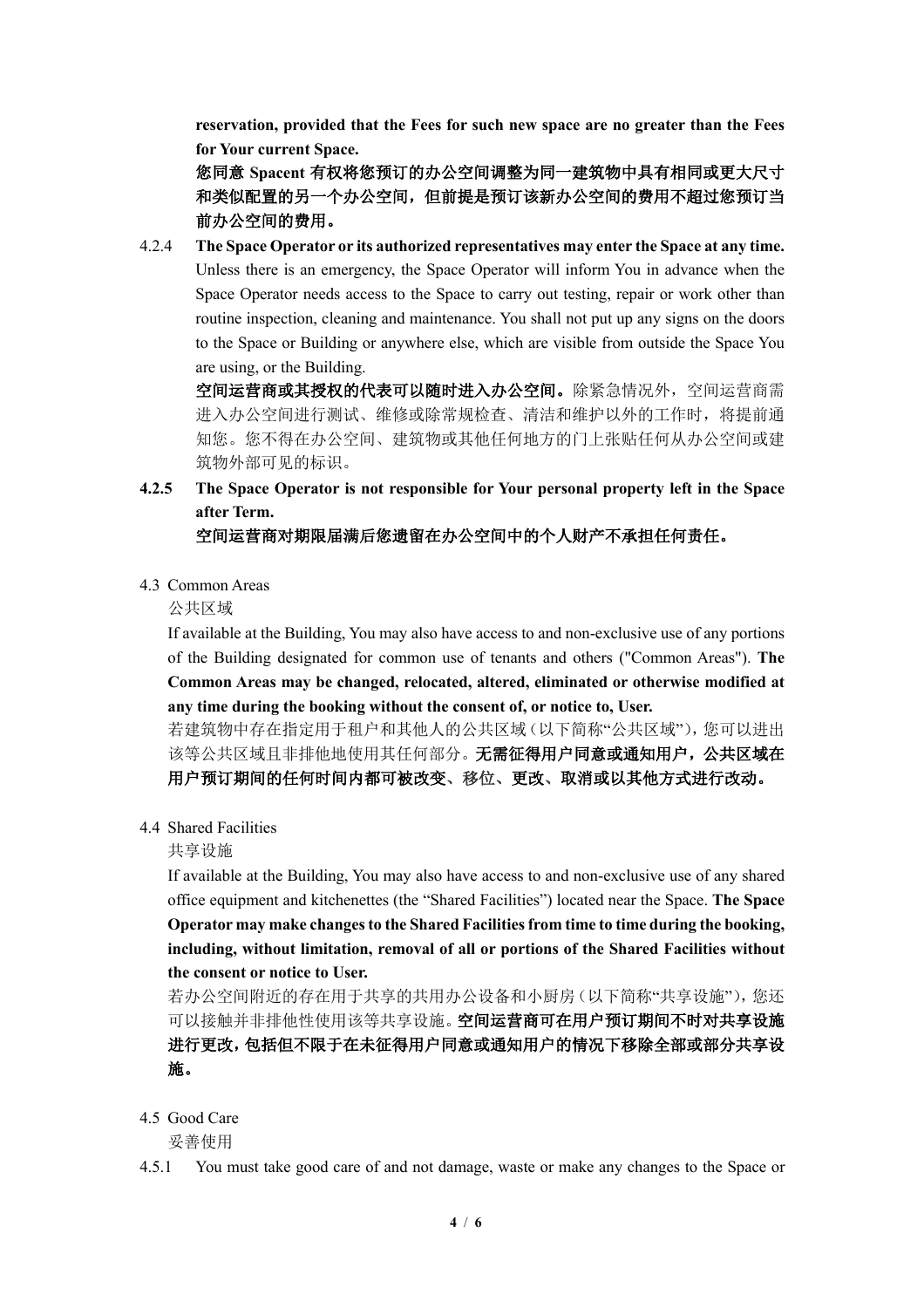space leased or owned by the Space Operator of which the Space is a part, or the Building. You shall not alter, add, replace, remove or damage any furnishings, equipment or other personal property located in, on or around the Space, the Shared Facilities, or the Common Areas. At the end of the booking, You must leave the Space and all Space Operator personal property in good condition, normal wear and tear excepted.

对于办公空间、办公空间所属的由空间运营商租赁或所有的部分办公空间或建筑物, 您必须妥善使用且不对其造成损坏、滥用或任何改动。您不得更改、添加、更换、 移动或损坏位于办公空间、共享设施或公共区域内或周围的任何家具、设备或其他 个人财产。在预订结束时,除正常磨损外,您应将办公空间和空间运营商的所有财 产处于良好状态。

4.5.2 If any damage (beyond normal wear and tear) to the Space or the Space Operator personal property should occur while in your care, custody or control, You agree to pay repair/replacement costs and to notify the Space Operator immediately upon discovery of such damage occurring. You are liable for any damage caused by You or Your invitees to the Space, the Shared Facilities, the Common Areas, the Space Operator personal property or the Building.

如果在您使用、保管或控制期间对办公空间或空间运营商的财产造成任何损坏(超 出正常磨损),您同意支付维修/更换费用,并在发现这种损坏后立即通知空间运营 商。对于您或您的访客对办公空间、共享设施、公共区域、空间运营商的财产或建 筑物造成的任何损害,您应承担责任。

## 4.6 Keys and Security

钥匙与安全

Any keys or entry cards for the Space or the Building, which the Space Operator lets You use, remain the Space Operator's property at all times. You shall not make any copies of them or allow anyone else to use them without the Space Operator's consent. Any loss of keys or entry cards must be reported to the Space Operator immediately, and You must pay the cost of replacement keys or cards and or changing locks, if required by the Space Operator. 任何允许您使用的办公空间或建筑物的钥匙或门禁卡始终是空间运营商的财产。未经空

间运营商同意,您不得复制它们或允许任何其他人使用它们。若钥匙或门禁卡发生丢失, 您应立即告知空间运营商,并且如果空间运营商要求,您应支付更换钥匙、门禁卡和/或 换锁的费用。

## 4.7 Mail and Packages

信件与包裹

Mail and packages may not be delivered to You at the Space or Building. 您的信件或包裹可能无法交付到办公空间或建筑物。

# **5. Conduct**

## 行为

You and Your officers, directors, shareholders, partners, agents, representatives, contractors, customers, or invitees shall be prohibited from participating in any type of harassing or abusive behavior to employees of the Space Operator or its affiliates, other clients or invitees, verbal or physical in the Building for any reason. You further agree, upon the request of the Space